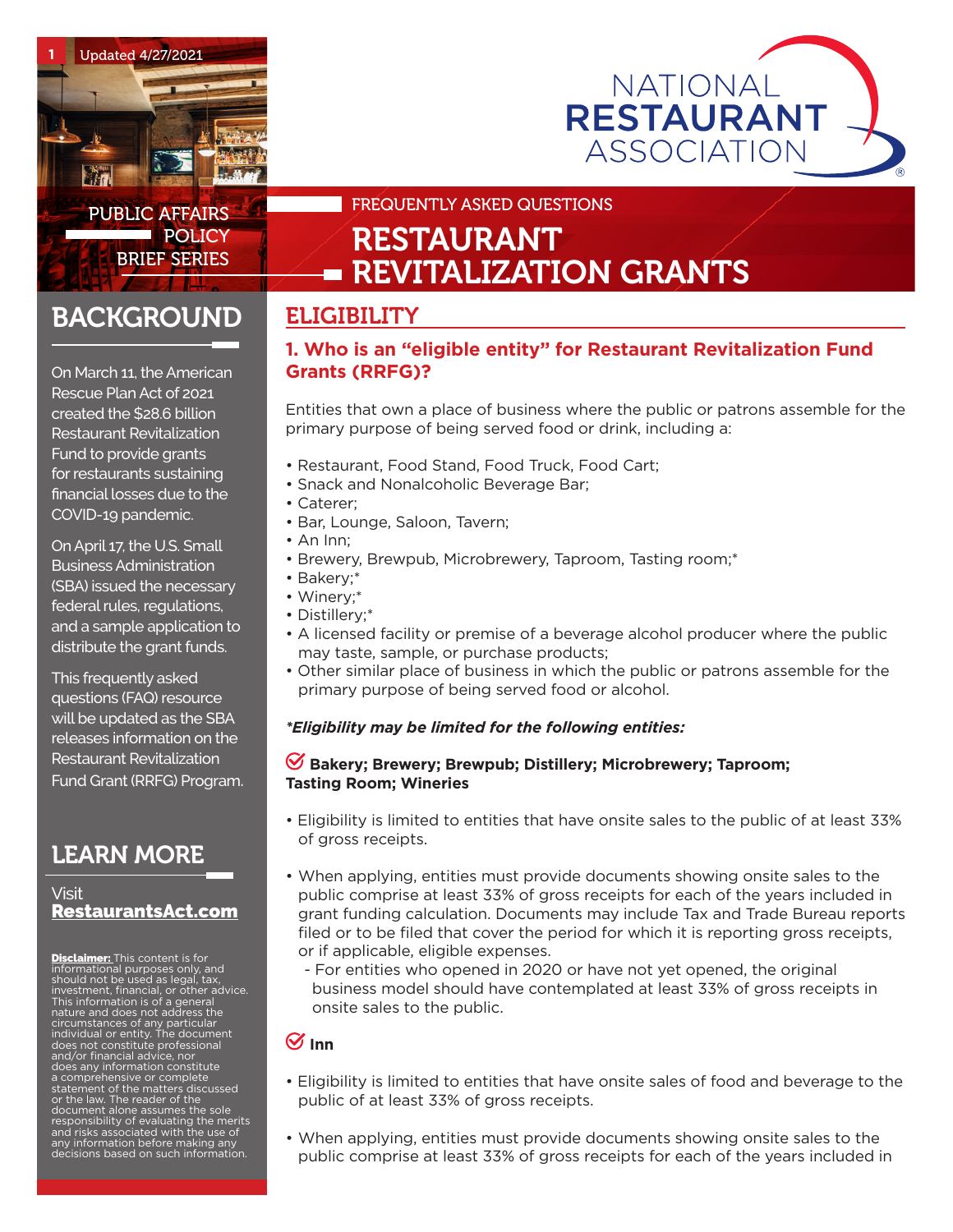



grant funding calculation. Documents may include Tax and Trade Bureau reports filed or to be filed that cover the period for which it is reporting gross receipts, or if applicable, eligible expenses.

 - For entities who opened in 2020 or have not yet opened, the original business model should have contemplated at least 33% of gross receipts in onsite food and beverage sales to the public

## **2. What disqualifies an entity from RRFG eligibility?**

The following circumstances would preclude an otherwise eligible entity from receiving an RRFG:

- As of March 13, 2020, the entity owns or operates (together with any affiliated business) more than 2O locations, regardless of whether those locations do business under the same or multiple names.
- The entity has received a Shuttered Venues Operations Grant (SVOG) or has a pending SVOG application.
- The entity is a publicly traded corporation or is majority owned and controlled by a publicly traded corporation.
- The entity does not have a valid business tax identification number (Employer Identification Number, Social Security Number, or Individual Taxpayer Identification Number).
- The entity is a state- or local government-owned or operated business.
- The entity is permanently closed.
- The entity is a non-profit.
- The entity filed for bankruptcy under Chapter 7 or is liquidating under Chapter 11.
- The entity has filed for bankruptcy under Chapter 11, 12, or 13 but does not have an approved plan for reorganization.

## **3. When does an eligible entity have to have been established to receive an RRFG?**

An entity must have been established to incur eligible expense before March 11, 2021.

If an entity was not open prior to January 1, 2020, it is still eligible for RRFG. Even if an entity has not opened by the date of the application, it can apply for eligible expenses incurred in preparing to open. For entities opened or that were planning to open after January 1, 2020, the grant fund eligibility formula is:

#### **[Eligible Expenses Incurred February 15, 2020 to March 11, 2021] – [2020 Gross Receipts] – [PPP Loans] = GRANT FUND**

## **4. What is the minimum and/or maximum amount an entity can receive?**

The SBA has a minimum grant amount of \$1,000 for eligible entities. The maximum grant amount is \$5M per location and \$10M total for the eligible entity.

#### **5. Can a nonprofit organization which owns an eligible entity apply for an RRFG?**

No. Nonprofits are not eligible for RRFG.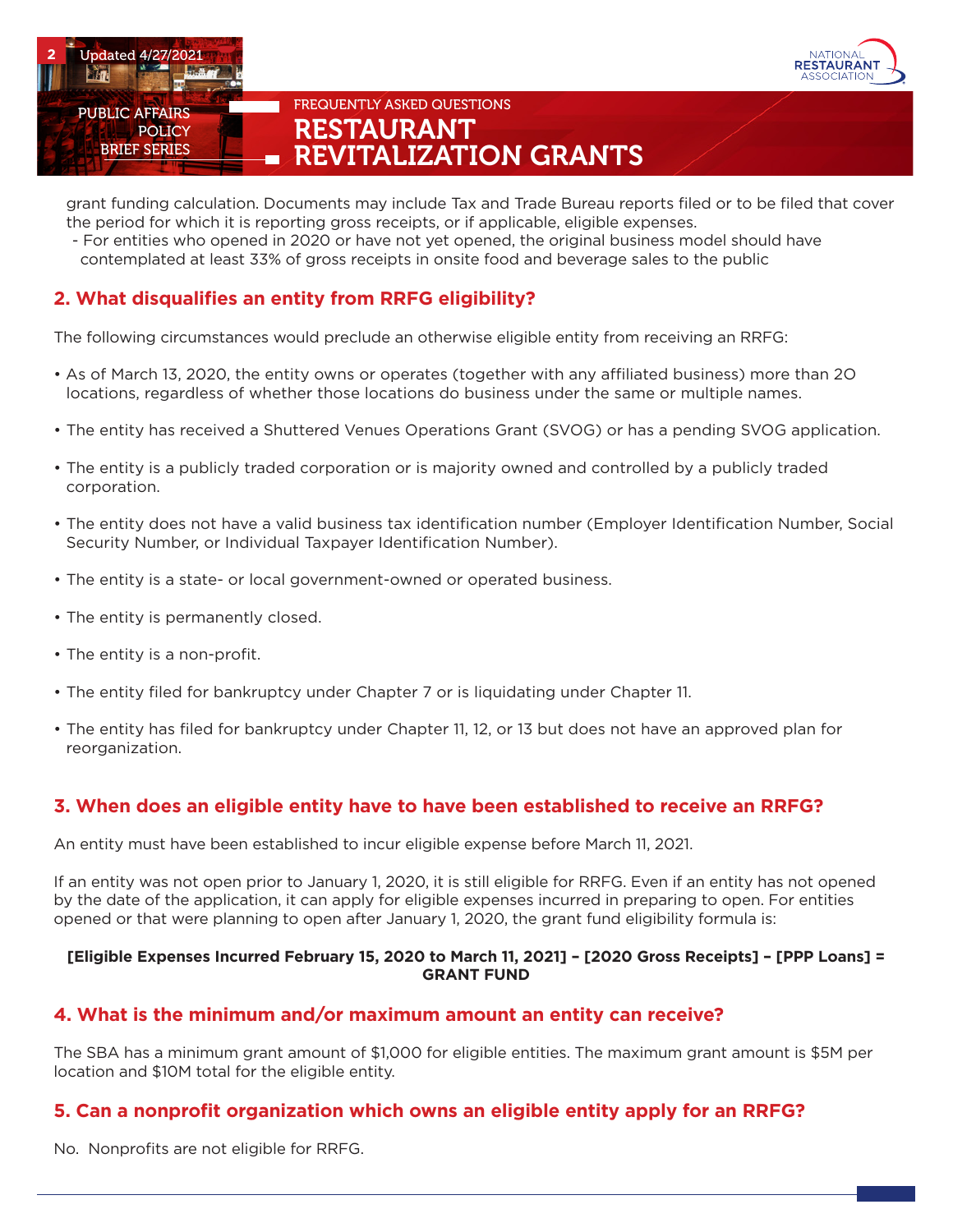



## **6. Is an entity that applied for and received a 1st draw and a 2nd draw Paycheck Protection Program (PPP) loan eligible to apply for an RRFG?**

Yes. However, the RRFG will be reduced by the total amount of PPP Loans.

## **7. Are franchisees considered eligible entities?**

Yes, if the applicant is operating under a franchise or similar agreement that meets the Federal Trade Commission definition of a franchise in 16 CFR 436. The franchise must be listed on the SBA Franchise Directory with a franchise identifier code to ensure the franchise is eligible under SBA's other eligibility criteria (e.g., 13 CFR § 120.110). For entities not listed on the Directory, the franchisor must submit the Franchise Disclosure Document (or other agreement) and all other documents a franchisee is required to sign to franchise@sba.gov for review of SBA's other eligibility criteria (e.g., 13 CFR § 120.110).

The National Restaurant Association is seeking clarification from the SBA regarding whether "franchise" restaurants retain their application time stamp for funding while the franchise office determines eligibility.

## **8. What is the definition of an "affiliated business"?**

An "affiliated business" is a business that is itself an eligible entity and has an equity or right to profit distributions of not less than 50% in the RRFG applicant or the contractual authority to control the direction of the RRFG applicant as of March 13, 2020.

## **9. Do the SBA "Affiliation Rules" apply?**

No. The statute included a definition for "affiliated business," so the SBA Affiliation Rules found at 13 C.F.R. 121.301 for financial assistance do not apply.

### **10. A franchise restaurant is an eligible entity under the RRFG rules but its franchisor is a publicly traded company. Is the entity eligible?**

Yes, as long as the RRFG applicant is listed on the SBA Franchise Directory, otherwise qualifies for the RRFG, and the publicly traded company is not an "affiliated business" (i.e., does not have an equity or right to profit distributions of not less than 50% or the contractual authority to control the direction of the business as of March 13, 2020).

## APPLICATION

## **11. What documents does an eligible entity need to prepare to apply for a RRFG?**

#### **An application form and the IRS Form 4506-T, as well as gross receipts documentation.**

• The application: SBA Form 3172, completed, initialed, and signed.

• Verification for Tax Information: IRS Form 4506-T, completed and signed by applicant. Completion of this form digitally on the SBA Platform will satisfy this requirement.

• Gross Receipts Documentation: Any of the following documents demonstrating gross receipts and, if applicable, eligible expenses: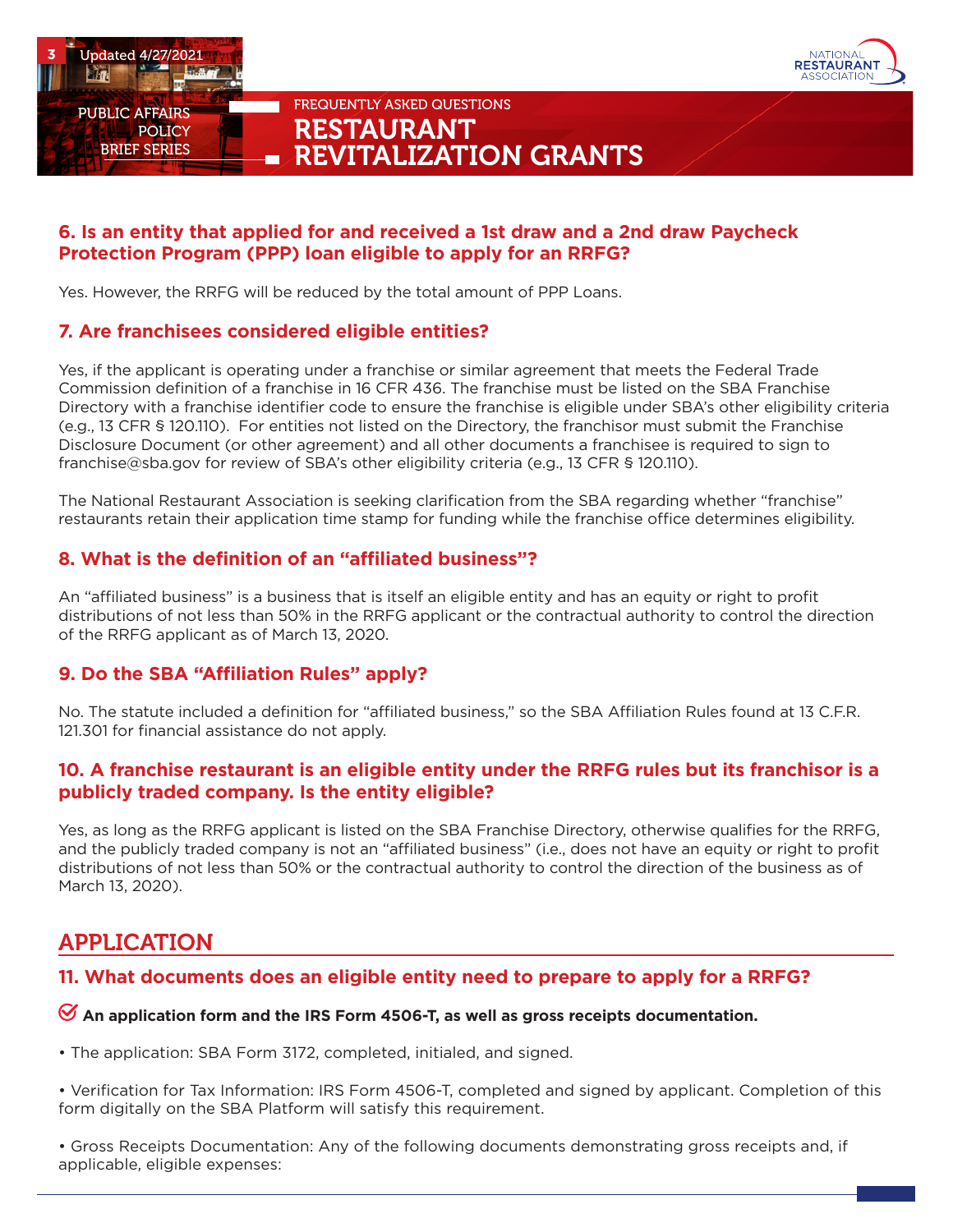



- Business tax returns (IRS Form 1120 or IRS Form 1120-S)
- IRS Form1040 Schedule C; IRS Form 1040 Schedule F
- For a partnership: partnerships IRS Form 1065 (including K-1s)
- Bank statements
- Externally or internally prepared financial statements such as Income Statements or Profit and Loss **Statements**
- Point of sale report(s), including IRS Form 1099-K

## **S** NOTE:

- Applicants in operation before January 1, 2019 must supply gross receipts for 2019 and 2020.
- Applicants in operation through part of 2019 must supply gross receipts for 2019 and 2020.

• Applicants that began operations on or between January 1, 2020 and March 10, 2021 and applicants that have not yet opened as of March 11, 2021, but have incurred eligible expenses, must supply documentation of gross receipts and eligible expenses for the length of time in operation.

#### **For applicants that are a Bakery, Brewery, Brewpub, Distillery, Microbrewery, Taproom, Tasting Room, Wineries:**

In addition to the above documents, further documentation is required to show onsite sales to the public comprise at least 33% of gross receipts for 2019. These may include 2019 Tax and Trade Bureau (TTB) Forms filed, state or local government forms filed, or internally created reports from inventory management, sales reporting, or accounting software.

## **For applicants that are an Inn:**

In addition to the above documents, further documentation is required to show onsite sales to the public comprise at least 33% of gross receipts for 2019. These may include internally created revenue reports or accounting reports.

### **12. Do restaurants need to receive a DUNS number and register at www.SAM.gov in order to apply for a RRFG?**

No. On March 30, the [SBA](https://restaurant.org/articles/news/rrf-grant-applications-wont-require-a-duns-number) clarified this in order to streamline and simplify the application process for eligible entities.

## **13. Which Point of Sale (POS) vendors are working with the SBA on this program?**

Several [POS vendors](https://ussbaforgiveness.zendesk.com/hc/en-us/articles/360059581972-Which-Point-of-Sale-POS-Vendors-are-working-with-the-SBA-on-this-program-) are working with the SBA. Full-service vendors are providing a unique, custom portal for their customers to submit applications that will automate the collection of transaction history to expedite the application process. Applicants submitting via a full-service vendor do NOT need to submit an application via the SBA Portal.

## **14. How do I apply?**

When the application period opens, there are three ways to apply for a Restaurant Revitalization grant:

- Online: restaurants.sba.gov
- By phone: (844) 279-8898
- Through a recognized POS vendor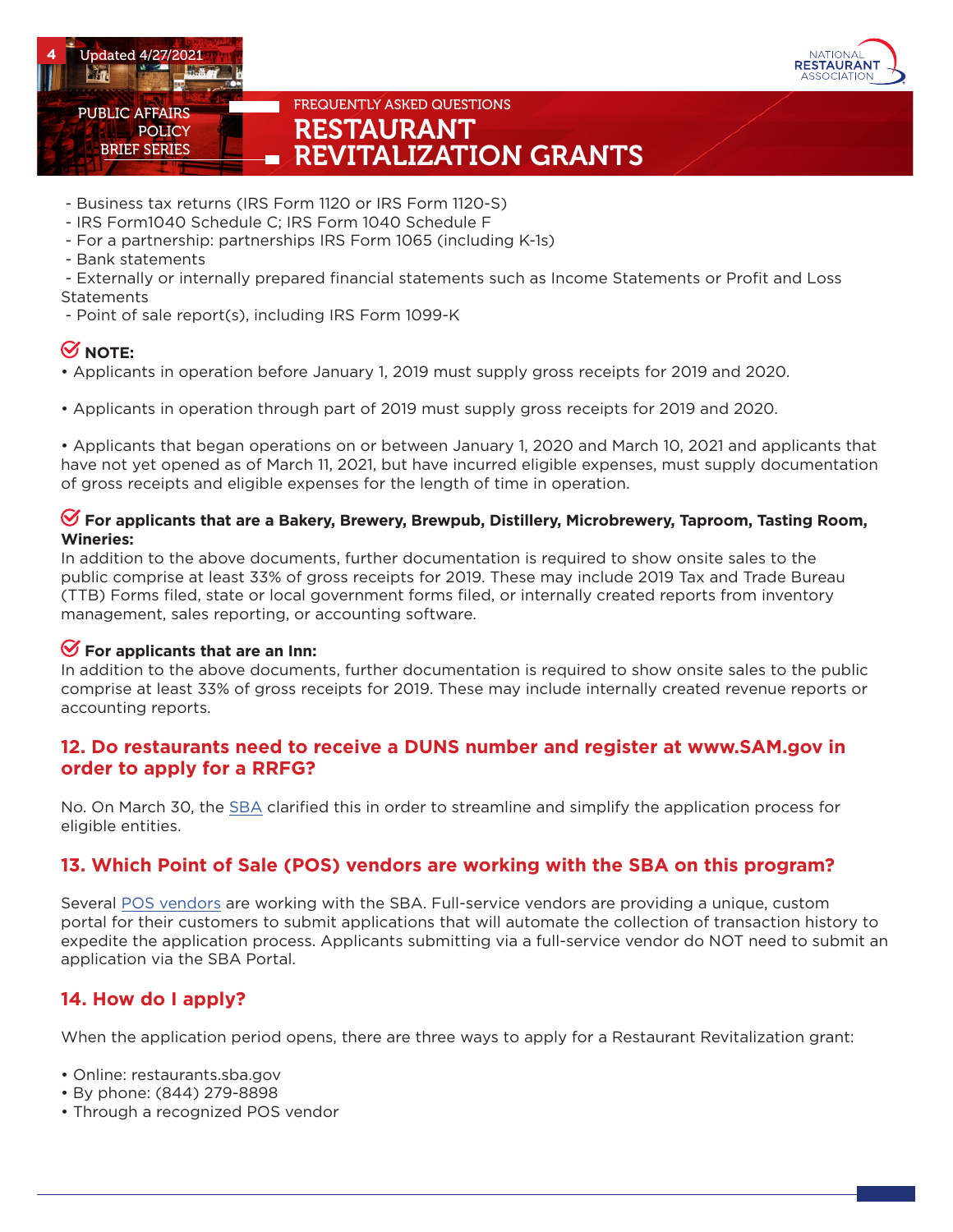



# **15. Does the SBA provide assistance with applications?**

Yes. There is a call center available at 1-844-279-8898 (Hours are Monday-Friday 8am-8pm ET), and local SBA District Offices: [https://www.sba.gov/funding-programs/loans/covid-19-relief-options/www.sba.gov/](https://www.sba.gov/funding-programs/loans/covid-19-relief-options/www.sba.gov/local-assistance) [local-assistance.](https://www.sba.gov/funding-programs/loans/covid-19-relief-options/www.sba.gov/local-assistance)

## **16. As the SBA plans to award grants "in the order in which applications are received," is that order based on the entities of different sizes based on annual gross receipts? For example, the order in which applications are received based on each level of company size?**

Entities that can certify that they meet the definition of a woman-owned, veteran-owned, or socially and economically disadvantaged small business will be given priority for award if their application is filed within the first 21 days the application is open for submissions. SBA will accept applications from all eligible applicants during the first 21 days, but will only distribute funds for approved applications that have selfcertified as meeting the eligibility requirements for priority ownership. In addition, \$5 billion is set aside for applicants with 2019 gross receipts of up to \$500,000. An additional \$4 billion is set aside for applicants with 2019 gross receipts from \$500,001 to \$1,500,000. Lastly, an additional \$500 million is set aside for applicants with 2019 gross receipts of up to \$50,000.

## **17. Will banks, local lenders, or community development financial institutions be involved in RRFG?**

No. The RRFG program is administered through the SBA.

#### **18. How will entities receive a RRFG?**

SBA will deposit the funds directly into the bank account identified in the application. However, the SBA requires the disbursement to be placed into the applicant's commercial business account. Using the SBA automatic linking service will expedite this process. In cases of sole proprietors operating without a commercial account, the SBA will require supporting documentation to demonstrate this account is utilized for restaurant operations, and it is owned by the sole proprietor. SBA will not allow funding accounts with limited (less than 3 months) history or unrelated ownership to the applicant.

## **19. Do I have to provide ownership information?**

Yes, the application requires disclosure of all owners with 20% or more equity of the applicant.

## ELIGIBLE RRFG AMOUNT

## **20. How much can an eligible entity receive?**

An entity can receive a tax-free federal grant equal to the amount of its pandemic-related revenue loss, subtracted by the total amount it received in all PPP loans.

#### **• For entities opened before 2019:**

[Gross receipts of 2019] – [Gross receipts of 2020] – [Total amount received in PPP loans (1st and 2nd Draw)] = Restaurant Revitalization Fund Grant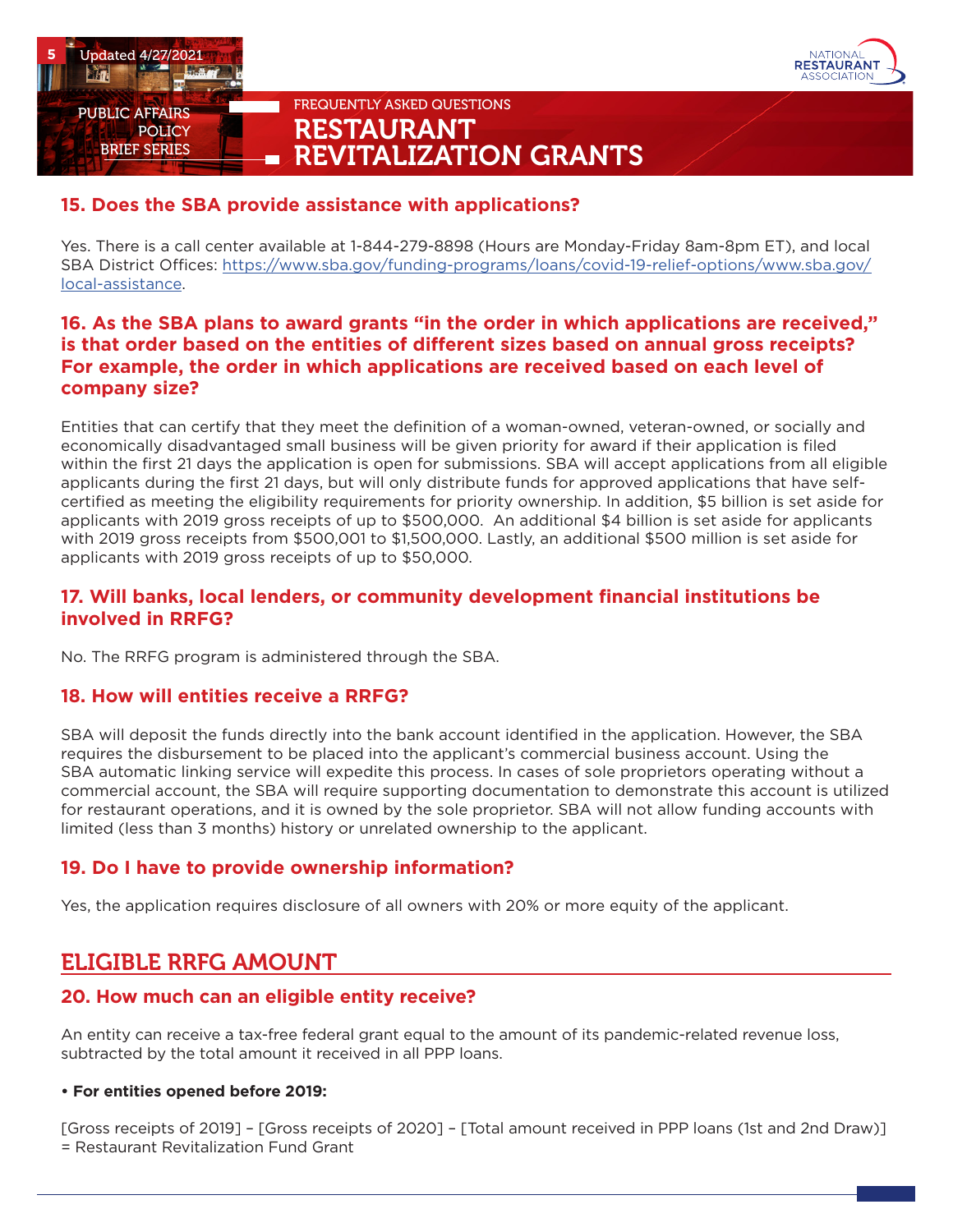



#### **• For entities opened during 2019:**

[Average monthly gross receipts of 2019 multiplied by 12] - [Gross receipts of 2020 multiplied by 12] - [Total amount received in PPP loans (1st and 2nd Draw)] = Restaurant Revitalization Fund Grant

#### **OR**

[Eligible expenses incurred February 15, 2020 to March 11, 2021] - [Gross receipts] - [Total amount received in PPP loans (1st and 2nd Draw)]

= Restaurant Revitalization Fund Grant

#### **· For entities opened during 2020-2021:**

[Eligible expenses incurred February 15, 2020 to March 11, 2021] - [Gross receipts] - [Total amount received in PPP loans (1st and 2nd Draw)]

= Restaurant Revitalization Fund Grant

Aggregate grants made to an eligible entity, and any affiliated businesses of the eligible entity, are limited to \$5M per physical location and \$10M total for the eligible entity.

## **21. How does the SBA calculate gross receipts?**

Gross receipts mean all revenue in whatever form received or accrued from whatever source, including from the sales of products or services, interest, dividends, rents, royalties, fees, or commissions, reduced by returns and allowances. Generally, receipts are considered "total income" (or in the case of a sole proprietorship "gross income") plus "cost of goods sold" as these terms are defined and reported on IRS tax return forms this includes Form 1120 for corporations; Form 1120-S for S corporations; Form 1120, Form 1065 or Form 1040 for LLCs; Form 1065 for partnerships; Form 1040, Schedule C for other sole proprietorships.

Receipts do not include net capital gains or losses; taxes collected for and remitted to a taxing authority if included in gross or total income, such as sales or other taxes collected from customers and excluding taxes levied on the concern or its employees; proceeds from transactions between a concern and its domestic or foreign affiliates; and amounts collected for another by a travel agent, real estate agent, advertising agent, conference management service provider, freight forwarder or customs broker.

Subcontractor costs, reimbursements for purchases a contractor makes at a customer's request, investment income, and employee-based costs such as payroll taxes are not excluded from receipts.

Gross receipts for 2020 do not include any amounts received from any Paycheck Protection Program (PPP) loan, SBA Section 1112 debt relief payments, or from any SBA Economic Injury Disaster Loan (EIDL) loan, EIDL advance, targeted EIDL advance, state and local small business grants (via CARES Act or otherwise).

## **22. Are PPP loans, Economic Injury Disaster Loans (EIDL), advance grants from EIDL, SBA Section 1112 debt relief payments, targeted advance grants, and/or state and local small business grants (via CARES Act or otherwise) included within gross receipts for 2020?**

It is unlikely these emergency funds will be included in gross receipts calculations for RRFG. The National Restaurant Association is actively seeking to exclude these funds.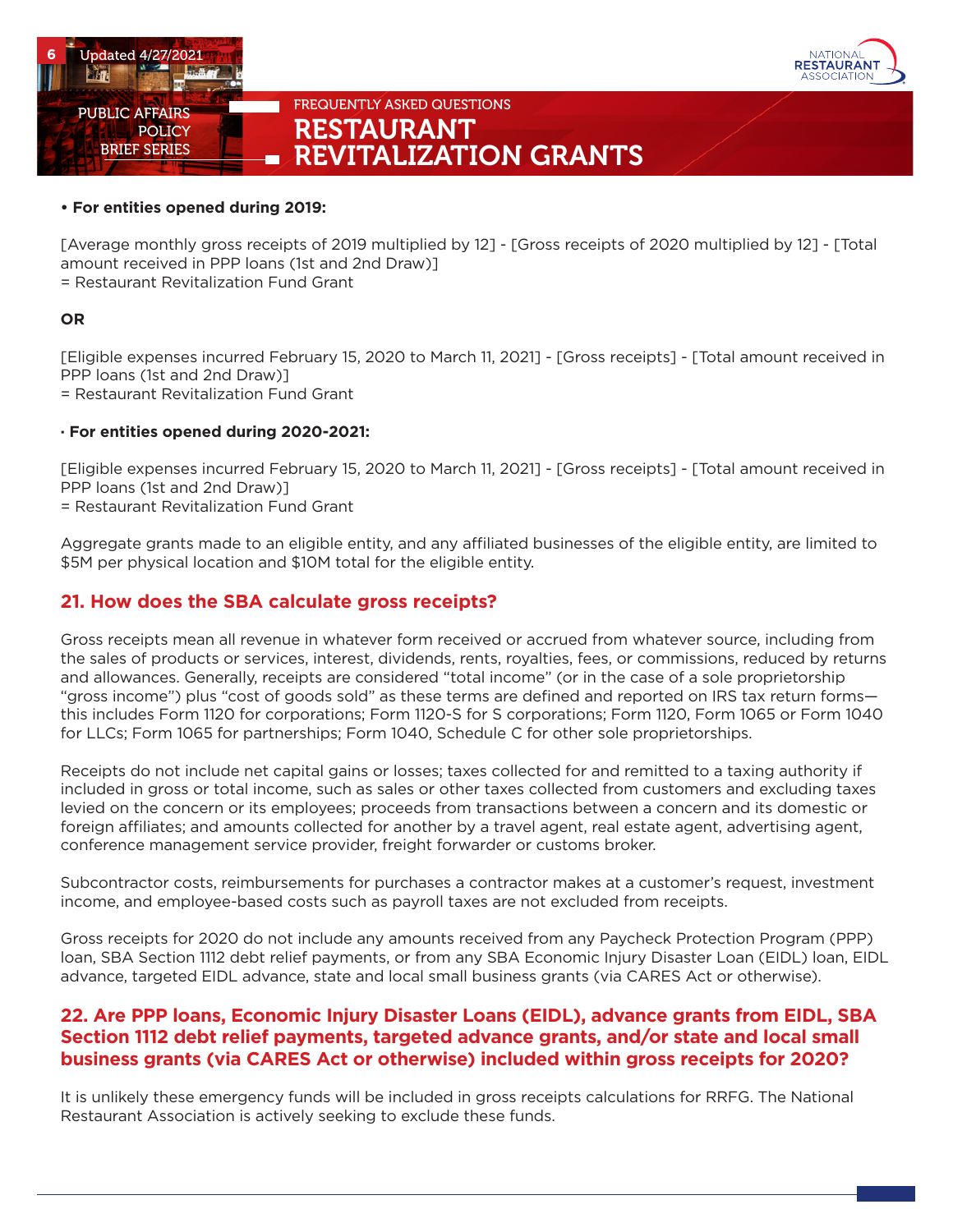

BRIEF SERIES



## FREQUENTLY ASKED QUESTIONS RESTAURANT **REVITALIZATION GRANTS**

## INTERACTION WITH OTHER FEDERAL COVID-19 RELIEF PROGRAMS

## **23. If I returned my 1st Draw PPP loan in whole before the applicable safe harbor deadline on May 18, 2020, is it deducted from my eligible grant amount?**

No. If an entity returned a PPP loan during the Safe Harbor period, it is not deducted from the RRFG amount.

## **24. Is an EIDL deducted from eligible RRFG amounts?**

No.

## **25. Is an EIDL advance grant or target advance grant deducted from eligible RRFG amounts?**

No.

## **26. Are COVID-19 Employee Retention Tax Credits (ERTC) taken in 2020 and/or 2021 deducted from eligible RRFG amounts?**

No. However, an entity is restricted from collecting ERTC for any "eligible wages" paid with RRFG funds.

## PRIORITIZATION

## **27. How is a small business concern "owned and controlled by women" defined?**

An eligible small business concern owned and controlled by women must (1) meet the [SBA's Size Standard](https://www.sba.gov/document/support--table-size-standards)  [requirements for a small business concern;](https://www.sba.gov/document/support--table-size-standards) (2) be at least 51% owned by one or more women; and (3) have the management and daily business operations controlled by one or more women. The concern must also qualify as small under the SBA Size Standards corresponding to the 6-digit North American Industry Classification System (NAICS) code. Applicants must self-certify eligibility as a small business concern owned and controlled by women for priority in awarding the grant.

## **28. How is a small business concern "owned and controlled by veterans" defined?**

An eligible small business concern owned and controlled by veterans must (1) meet the [SBA's Size Standard](https://www.sba.gov/document/support--table-size-standards)  [requirements for a small business concern;](https://www.sba.gov/document/support--table-size-standards) (2) be at least 51% owned by one or more veterans; and (3) have the management and daily business operations controlled by one or more veterans. The concern must also qualify as small under the SBA Size Standards per the 6-digit NAICS code. Applicants must self-certify eligibility as a small business concern owned and controlled by veterans for priority in awarding the grant.

## **29. How is a small business concern "owned and controlled by socially and economically disadvantaged individuals" defined?**

A small business concern owned and controlled by socially and economically disadvantaged individuals is a business entity organized for profit, with a place of business located in the United States, and which operates primarily in the U.S. that is considered small in accordance with SBA's size standards at 13 CFR § 121.201. Additionally, it is at least 51% owned by one or more socially and economically disadvantaged individuals, an Alaska Native Corporation, an economically disadvantaged Indian tribe, or an economically disadvantaged Native Hawaiian Organization, and the management and daily business operations of the applicant are controlled by one or more socially and economically disadvantaged individuals, an Alaska Native Corporation, an economically disadvantaged Indian tribe, or an economically disadvantaged Native Hawaiian Organization.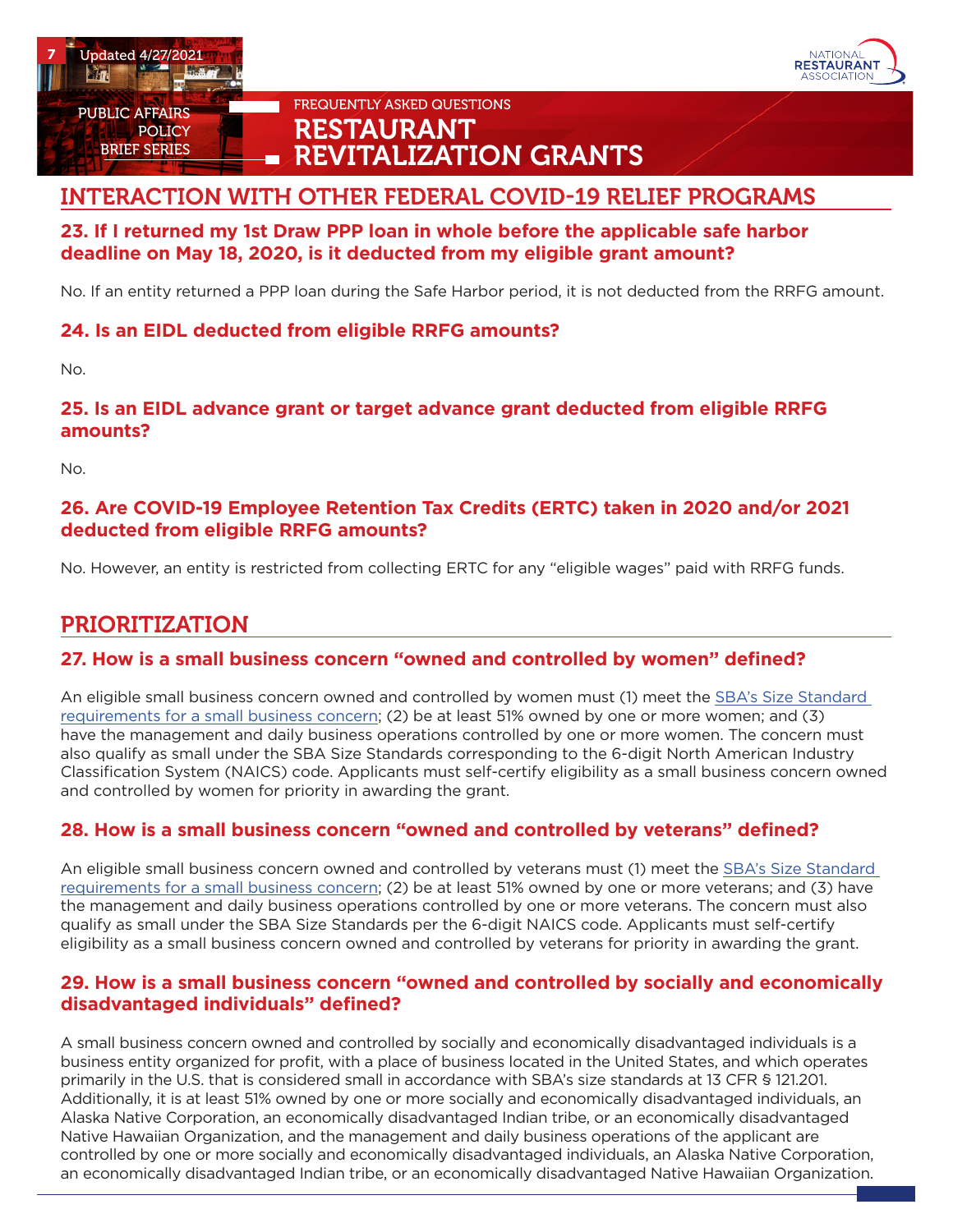

Individuals who are members of the following groups are presumed to be socially disadvantaged:

- Black Americans
- Hispanic Americans
- Native Americans (including Alaska Natives and Native Hawaiians)
- Asian Pacific Americans
- Subcontinent Asian Americans

Economically disadvantaged individuals are those socially disadvantaged individuals whose ability to compete in the free enterprise system has been impaired due to diminished capital and credit opportunities as compared to others in the same business area who are not socially disadvantaged. In assessing economic disadvantage, SBA will look at whether the net worth of the individual claiming disadvantage is less than \$750,000, excluding his or her ownership interest in the applicant, primary personal residence, contingent liabilities, funds invested in an official retirement account, or income received from an S-corporation, LLC, or partnership if the individual provides documentation that the income was reinvested in the firm. SBA will also look at whether the adjusted gross income of the individual averaged over the preceding three years exceeds \$350,000. Income received from an S-corporation, LLC or partnership that is reinvested in the firm or used to pay taxes arising in the normal operations of the firm is excluded. Finally, SBA will look at whether the fair market value of all the individual's assets (excluding his or her ownership interest in the applicant, primary personal residence, or funds invested in an official retirement account) exceeds \$6 million. An individual who exceeds any of these thresholds for net worth, personal income, or total assets will generally be deemed to not be economically disadvantaged.

IATIONA **RESTAURANT** 

Applicants must self-certify eligibility as a small business concern owned and controlled by socially and economically disadvantaged individuals for priority in awarding the grant.

## ELIGIBLE EXPENSES

## **30. What are the eligible expenses for RRFG?**

The following expenses are eligible if incurred between February 15, 2020 and March 11, 2023:

• Business payroll costs, including sick leave and costs related to the continuation of group health care, life, disability, vision, or dental benefits during periods of paid sick, medical, or family leave, and group health care, life, disability, vision, or dental insurance premiums.

• Payments on any business mortgage obligation (both principal and interest; note: this does not include any prepayment of principal on a mortgage obligation).

• Business rent payments, including rent under a lease agreement (note: this does not include any prepayment of rent).

• Business debt service (both principal and interest; note: this does not include any prepayment of principal or interest).

• Business utility payments for the distribution of electricity, gas, water, telephone, or internet access, or any other utility that is used in the ordinary course of business for which service began before March 11, 2021.

• Business maintenance expenses including maintenance on walls, floors, deck surfaces, furniture, fixtures, and equipment.

• Construction of outdoor seating.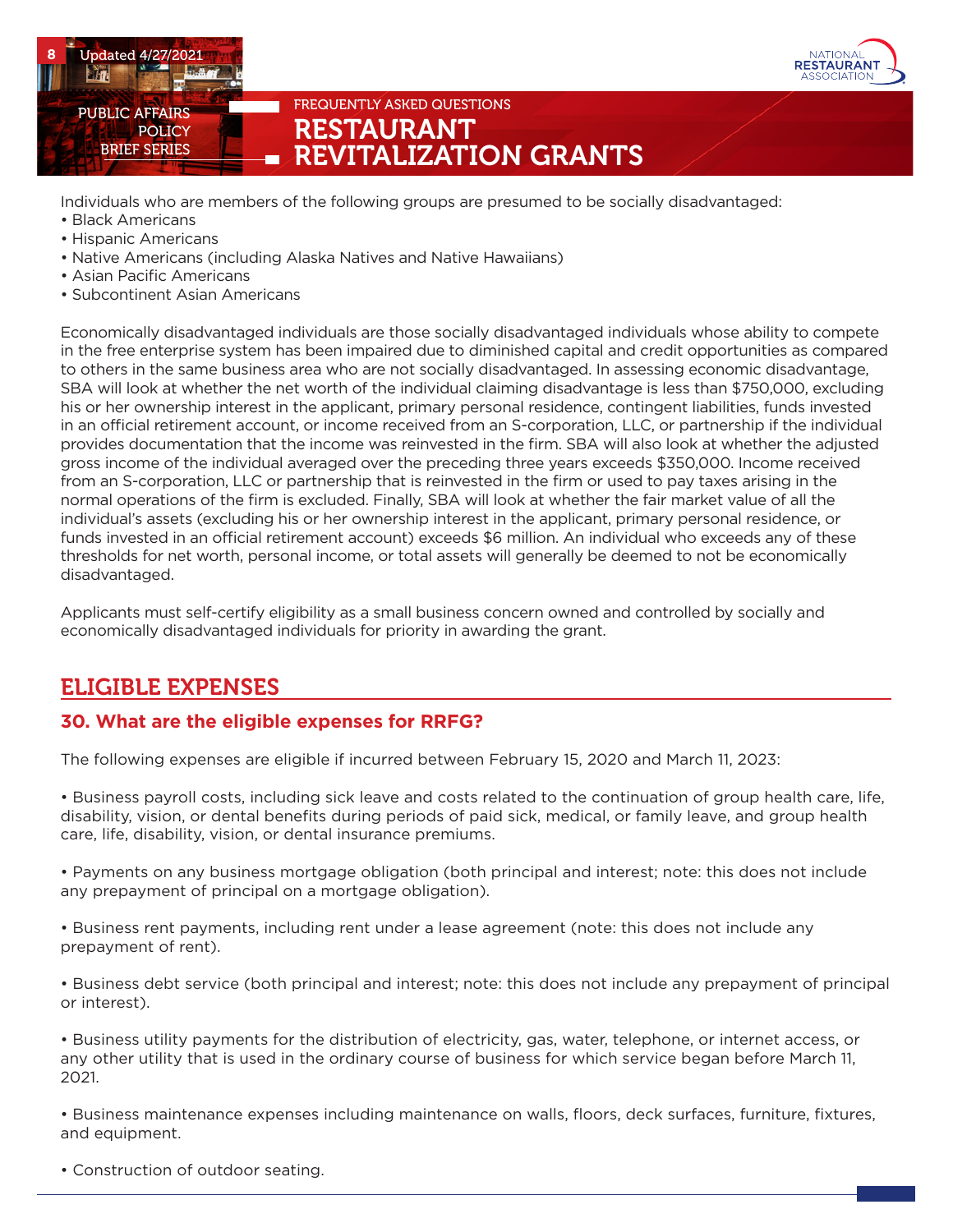

- Business supplies, including protective equipment and cleaning materials.
- Business food and beverage expenses, including raw materials for beer, wine, or spirits.

• Covered supplier costs, which is an expenditure made by the eligible entity to a supplier of goods for the supply of goods that are essential to the operations of the entity at the time at which the expenditure is made and is made pursuant to a contract, order, or purchase order in effect at any time before the receipt of Restaurant Revitalization funds; or with respect to perishable goods, a contract, order, or purchase order in effect before or at any time during the covered period.

**NATIONA RESTAURANT** SOCIATIO

• Business operating expenses, which is defined as business expenses incurred through normal business operations that are necessary and mandatory for the business (e.g. rent, equipment, supplies, inventory, accounting, training, legal, marketing, insurance, licenses, fees). Business operating expenses do not include expenses that occur outside of a company's day-to-day activities.

 **NOTE:** Past-due expenses are eligible if they were incurred beginning on February 15, 2020 and ending on March 11, 2023.

### **31. Will the SBA require entities to demonstrate how all grant funds were used on eligible expenses?**

Yes. By December 31, 2021, recipients must report through the application portal how much of the award has been used against each eligible use category. If the entity fully expends its funds prior to December 31, 2021, it will be asked to certify in the application portal that proceeds have been used on eligible expenses.

Recipients that do not fully expend award funds prior to December 31, 2021 will be required to complete annual reporting submissions until funds are fully expended.

SBA reserves the right to request supplemental documentation needed to validate the certification.

#### **32. What is the time frame for when these eligible expenses can be—or could have been incurred?**

An eligible entity can use grant funds for eligible expenses incurred from February 15, 2020 until March 11, 2023.

#### **33. What happens if the entity does not spend all the grant funds by the end of the covered period?**

If an entity cannot use all grant funds or permanently ceases operations on or before March 11, 2023, the entity must return the unused funds to the U.S. Department of Treasury.

## **34. Entities who met eligible expenses might have put them on a personal- or business-line of credit—can the entity pay the credit card bill to satisfy the eligible expense? If so, is the interest on this transaction included as an eligible expense?**

Yes.

## **35. Is the repayment of SBA 7(a) loans, PPP loans or EIDLs an eligible expense?**